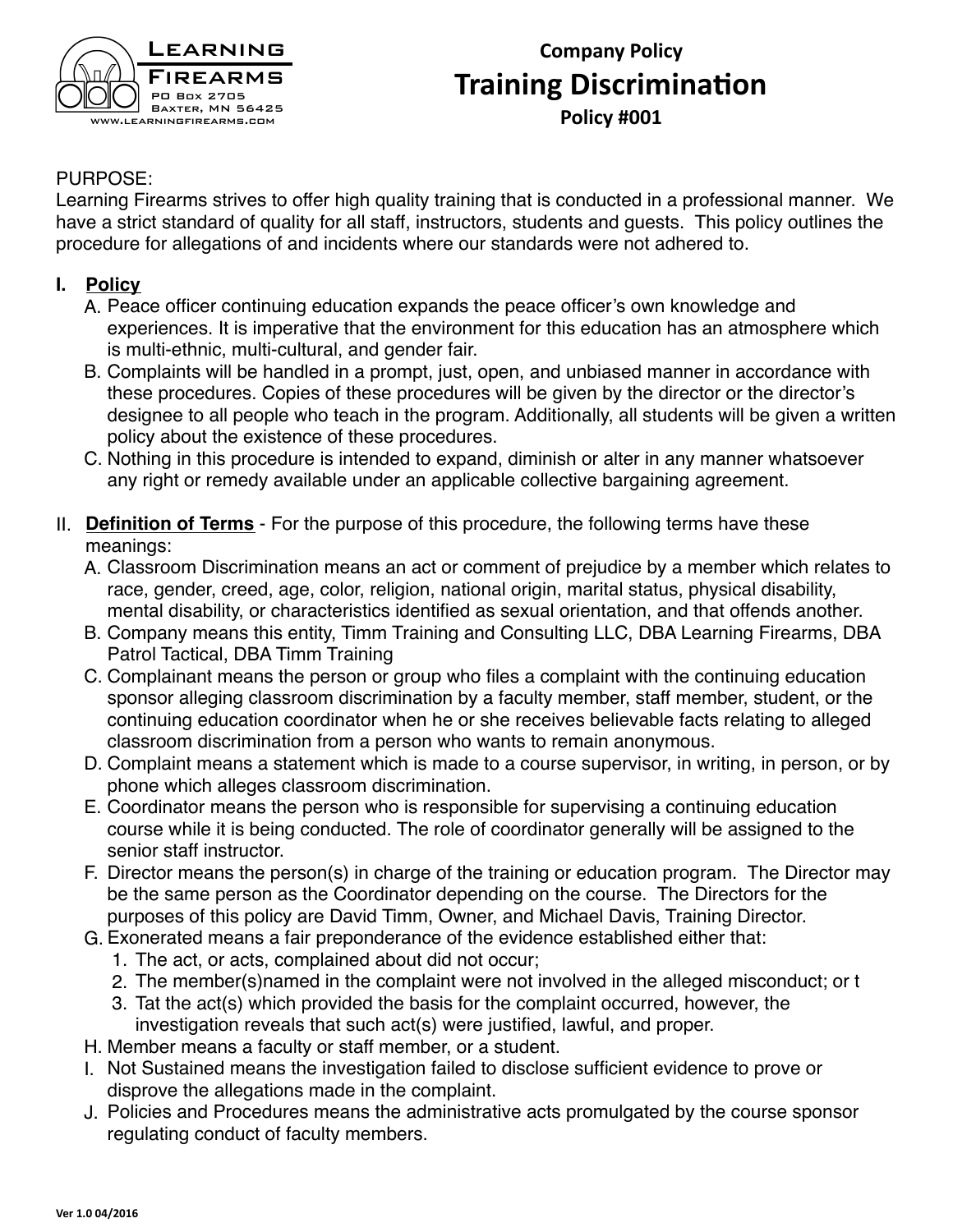K. Sustained means a fair preponderance of the evidence obtained in the investigation established that the accused member's actions constituted a violation of this procedure.

### III. **Procedure for Initiating Complaint**

- A. Anyone who is not a member and has personal knowledge of the facts giving rise to the complaint may file a classroom discrimination complaint. Any member who has personal knowledge of classroom discrimination must file a complaint according to these procedures.
- B. All complaints must be directed to the coordinator of the continuing education program. Upon receiving any complaint, the coordinator must immediately initiate a memo to the director.
- C. If the person filing the complaint sets forth specific believable facts relating to the classroom discrimination and the person wishes to remain anonymous, the coordinator of the course receiving the information will then become the complainant. If the coordinator has reason to believe that the complaint is unfounded, the coordinator must have the authority to require the person to identify himself or herself. If the person refuses to do so, the coordinator may refuse to initiate a complaint and must advise the anonymous person of that fact.
- D. After a complaint is filed, the coordinator must sign it, give or mail a copy to the complainant, and furnish a copy to the director. The director must forward a copy of the document to the accused member, only after it is determined that the complaint does not allege a criminal violation and the notification will not impede a criminal investigation.
	- 1. If upon receipt the coordinator determines the act or acts alleges a criminal violation, the coordinator shall contact the appropriate law enforcement agency and refer the complaint to them.
	- 2. A criminal investigation may suffice as an investigation of the complaint for the company
- E. A complainant may be accompanied by an attorney or other appropriate representative at the time a complaint is filed or at any other stage of the process.

#### IV. **Procedure for Investigation of the Complaint**

- A. Upon receipt of the complaint, the director must make an initial determination whether the facts alleged warrant a formal investigation. In making this determination, the director may meet informally with the complainant, faculty or staff member, student member or any potential witness. If the director decides that an investigation is not warranted, the disposition of the complaint must be either not sustained or exonerated. The complainant must be notified of this decision and the basis for determination. Also, the accused member must be notified. If the complainant supplies additional information within 30 days of the determination, the director may reverse this decision.
- B. If the director determines that a formal investigation should be conducted, he or she must assign the appropriate person to investigate the complaint. The investigation may be assigned to an external agency where there is the potential conflict of interest.
	- 1. If there is alleged criminal conduct, the director or coordinator may refer the investigation to the appropriate law enforcement agency
- C. The investigator must, as soon as possible, after being assigned to the investigation, inform the complainant of the investigator's name, business phone number and the status of the complaint.
- D. The investigator must thoroughly investigate all classroom discrimination contained in the complaint. If the investigation uncovers other alleged classroom discrimination by another faculty member, staff member, or student, the investigator must initiate a complaint against that person.
- E. All faculty, staff members, and students, including the accused member, must cooperate with the investigation. Failure to cooperate may be basis for disciplinary action.
- F. The investigator must do a report which contains all relevant information, organized into the three following sections: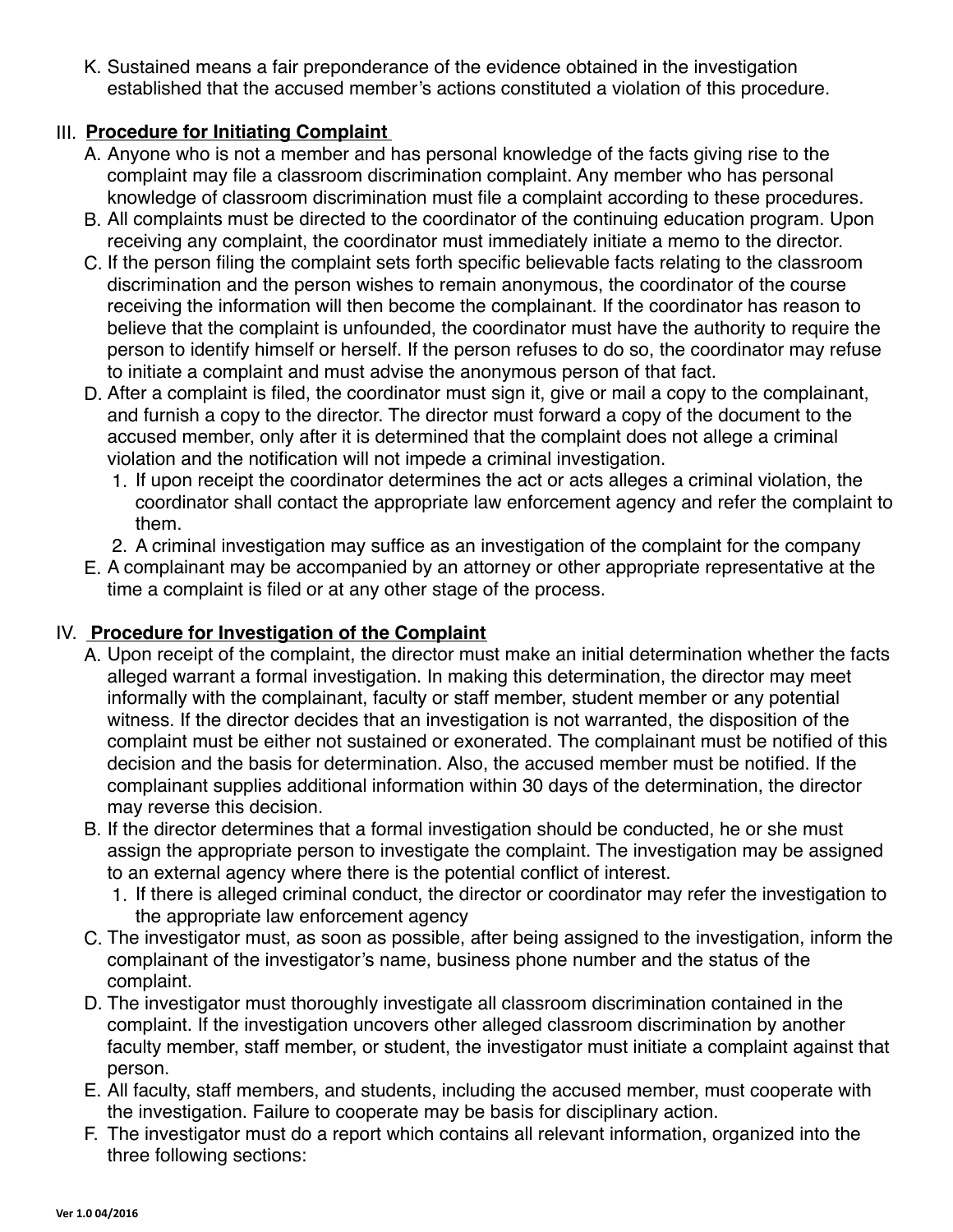- 1. Allegations This section must consist of an itemized summary of the acts of classroom discrimination alleged in the complaint. Reference must be made to those rules, procedures, orders, statutes, or constitutional provisions that would be violated if the allegations were taken as true.
- 2. Investigation–This section must consist of a chronological summary oft he investigation, including all pertinent facts obtained through interviews with witnesses. Written statements, description and analysis of any physical evidence, and all other relevant information must be included.
- 3. Conclusion(s)–This section must include the investigators findings, conclusions as to whether any classroom discrimination occurred, and the underlying reasons for the findings and conclusions. These conclusions will not be binding on the director.
- G. The investigation will be concluded within sixty days of the filing of the complaint, unless an extension is granted by the director for good cause. The complainant must be informed of any extension of time and the accused member will also be informed if he or she was informed pursuant to section III.D.

## **V. Investigation Review and Disposition**

- A. Upon completion of the investigation, the investigator must submit his or her report and all investigative notes to the director. If the director determines the investigation was not adequate, the director must make one of the following dispositions: Exonerated, Not Sustained, or Sustained.
- B. The director must be informed of this decision and the accused must also be informed if he or she was informed pursuant to section III.B.
- C. If the complaint is either exonerated or not sustained, the director must immediately notify the complainant and the accused member of the disposition.
- D. If the complaint is sustained, the director must take appropriate disciplinary action. Such action must be based on the investigative report and the accused member's record of service. This action will be in conformance with any applicable collective bargaining agreement, contract or other rules or regulation relating to discipline of members. The disciplinary action may include counseling, remedial education, an oral reprimand, a written reprimand, suspension with or without pay, demotion or discharge.
- E. After selecting the appropriate disciplinary action, the director must issue a Findings of Fact which must minimally contain the following information:
	- 1. A summary of the act or acts constituting misconduct and the specific statutes, policies, regulations and procedures violated;
	- 2. A description of the disciplinary or remedial action taken to prevent recurrence of the misconduct; and
	- 3. Any additional information as the director may find applicable to accurately document the disposition.
- F. Prior to the implementation of remedial and/or disciplinary actions, the accused member will be provided with a copy of the Findings of Fact. The director and/or appropriate supervisor shall review it with the accused member and explain the reasons for the action.
- G. The complainant shall also be given a copy of the Findings of Fact.
- H. When a sustained disposition is final, the accused member may appeal the disposition according to procedures provided by the Fair Labor Standards Act or if applicable, through the Veteran's Preference Act.
- I. The director or coordinator may suspend an accused member with pay at any time during the investigation of a complaint.